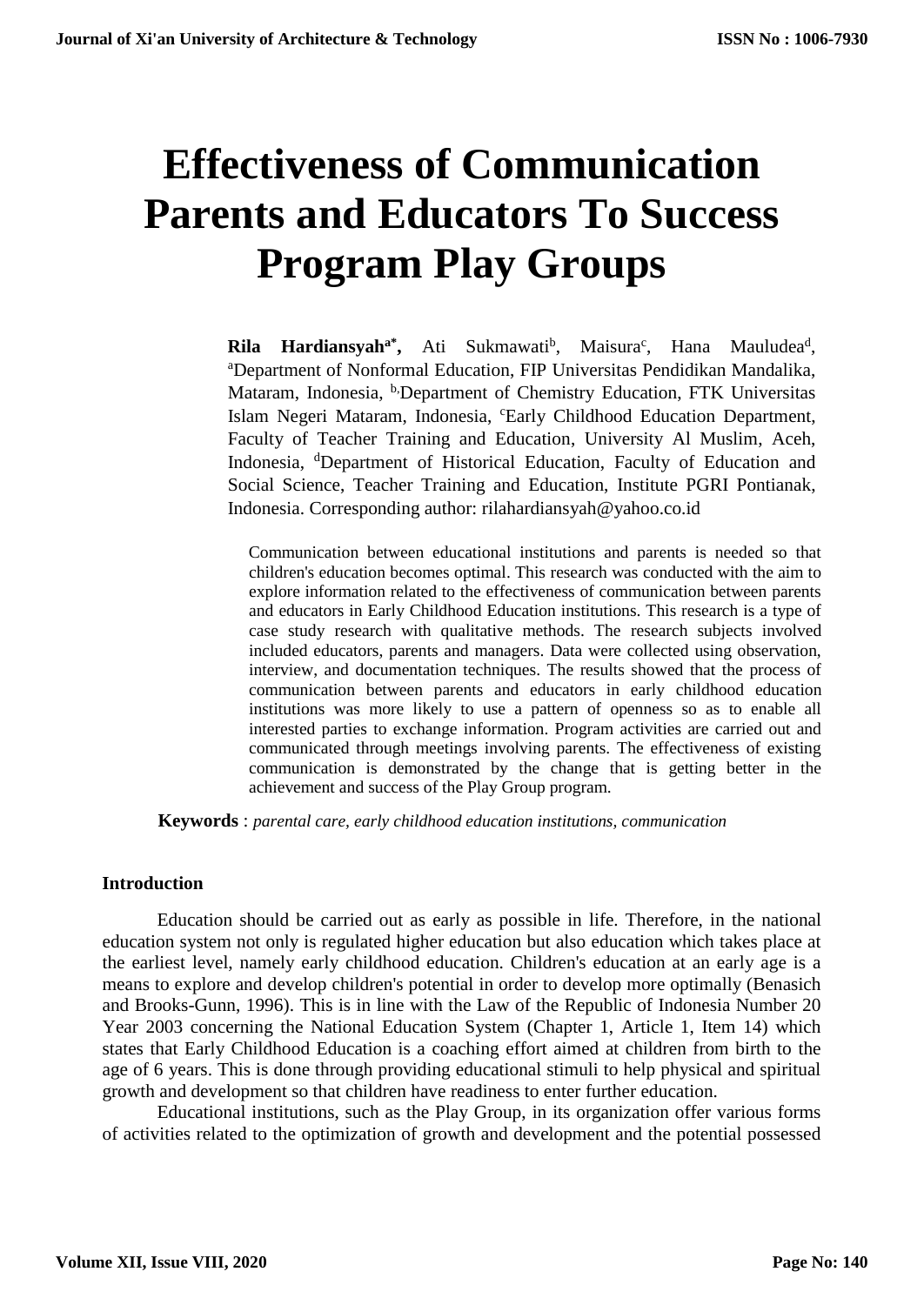by children. The organization of the Play Group is basically aimed at providing education, nutrition, and health of children holistically and optimizing children's growth and development in accordance with the child's potential to be carried out while playing (Asmani, 2010). Based on this the implementation of learning that takes place in the Play Group is generally carried out in a pleasant, relaxed atmosphere and in an environment that can provide stimulation or stimulation to the child's five senses such as vision, hearing, and touch so that they are able to develop children's multiple intelligences. The Play Group as an early education service that is on the non-formal track organizes educational programs for children aged two to four years (Husaen & Sugito, 2015). Activities in Playgroups are directed to develop children's potential optimally according to the child's growth and development stage through play activities while learning and learning while playing. There are still many parents who put aside the importance of the role of the Play Group and prefer Kindergarten to prepare their children at a higher level of learning. This is because parents are pursuing more academic children (the ability to read, write, and count basic), where this is not obtained by children in the Play Group who still emphasizes nurturing, habituation and more emphasis on play and socializing activities. Early childhood education specifically, is not aimed at giving children as much cognitive knowledge, but to prepare children mentally and physically to get to know the world around them more adaptively. The nature of education is more familiar, communicative, and most of all is more persuasive. During the learning process, there are no terms of coercion, pressure, or threats that can interfere with children's mental health. Situations and conditions like this are deliberately engineered and created with the aim that children get peace, comfort, and enjoyment in learning, and be able to express themselves more responsibly (Muliawan, 2009).

Many Play Groups are found to be dominated by academic activities compared to playing (Rice and Tucker, 1986). Children are more introduced to the activities of writing, drawing, counting, and reading in order to pursue the achievement of the material and in an effort to attract more students. Play activities such as environmental exploration, getting to know objects and functions, playing with slots for socializing, have a smaller portion than academic activities. So that children seem to be formed like robots and become academic creatures.

Institutions in carrying out their duties and functions to provide education for children have a close relationship with the community. This is an effort to provide understanding to the community, especially parents of children so they can actively participate in the organization of education in the institution. If active participation can be realized then school activities and programs can run well and smoothly.

In the process of learning and child development there are three main interrelated components namely school (institution), family, and community. These three components are interrelated and support each other in achieving a common goal (Epstein et al., 2009). Epstein et al. (2009) further explained that there are two models of applying the Overlapping sphere of Influence theory, namely the external model and the internal model. The three main components in the external model as an effort to influence children's learning and development in practice can carry out activities together or separately. In other words, the external model considers carefully the needs and various aspects that support in achieving a common goal in accordance with the needs and abilities possessed by each component (Epstein et al., 2009). The internal model of the application of overlapping sphere of influence theory in practice considers the complexity of interpersonal relationships that are intertwined in the three main components to achieve goals that apply in the institutional and individual order through a variety of ways and patterns so as to give effect to existing components (Epstein et al ., 2009)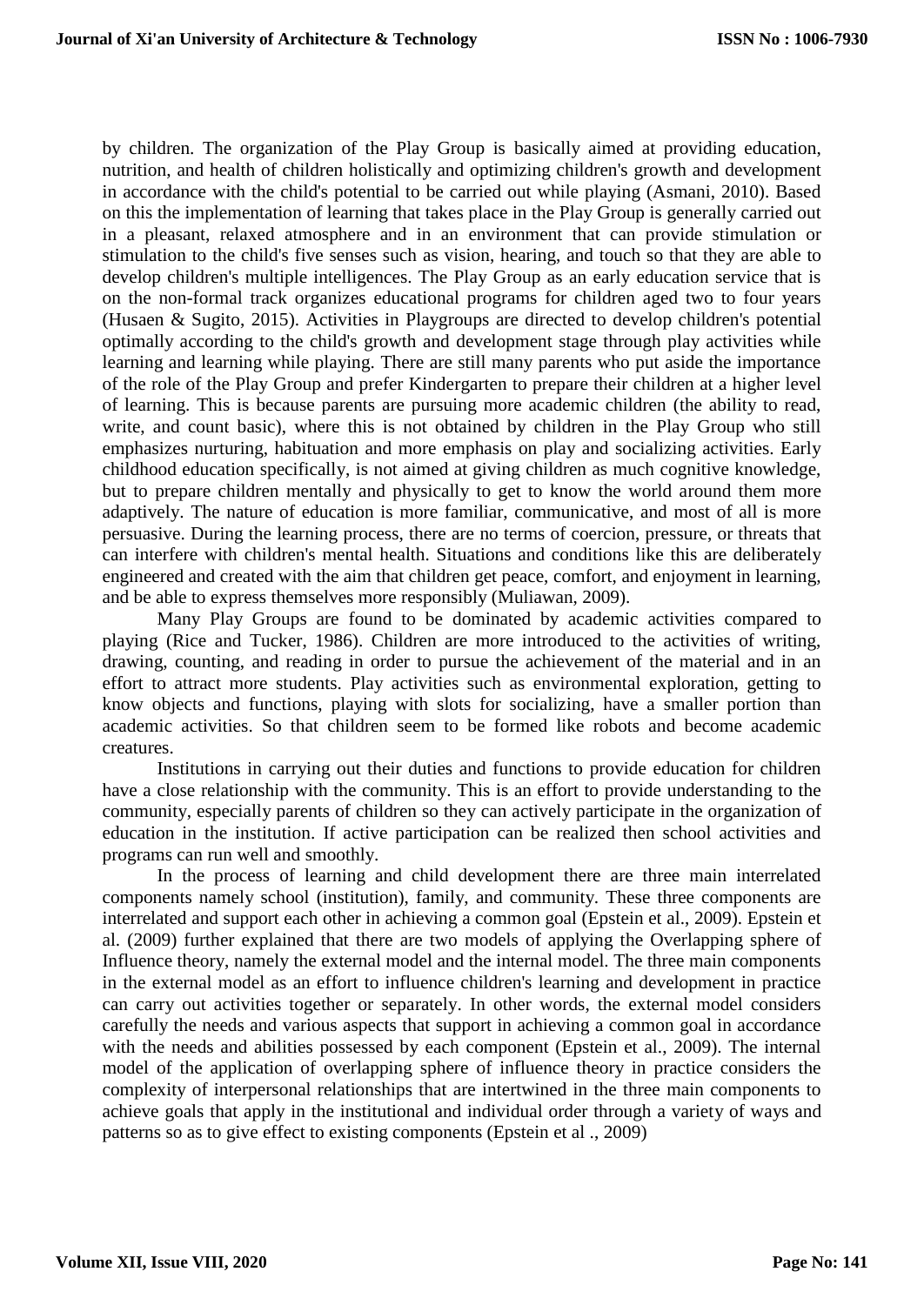Communication as a form of involvement needs to be well established as a key in forming strong collaboration between institutions and parents, so that children get the best education (Best Start Resource Center, 2011). Communication needs to be done in a varied, precise, and honest manner. Reciprocal communication as a form of good communication provides benefits for both parties. Where the institution feels that the community (in this case the parents of students) is an important part in the process of providing education. On the contrary, the community feels that the institution really needs it. The role of teachers and parents in understanding children's development is needed to create a conducive environment so that children can explore well in their environment. Therefore, communication and participation of parents in children's learning programs become an important part in the mental formation and personality of children so they can develop properly. This is because the second educational environment for early childhood is the environment of PAUD institutions, which is equated with the school environment (Martsiswati & Suryono, 2014). Schools for early childhood actually function to strengthen. In addition, the school is also a meeting place for various characters and various parenting styles. If the character and parenting of the home environment is already strong, then the school will just continue. Thus, it will produce children that are expected of parents.

Schools should also have the ability to accommodate various demands that develop in the community, because schools need the support of the community. Early Childhood Education as an early educational institution for children who are believed to be the center of children's knowledge began to try to move parents to work together in providing the best education for children. Sustainability of an institution requires parental participation in its implementation. This participation and support can be established if parents have sympathy for the institution's programs and have a sense of ownership of the institution. Sympathy and ownership can only be obtained if parents understand the programs and problems that exist in the institution. Therefore, good communication needs to be done continuously and regularly. Teachers should use communication to encourage parents and others to contact them whenever they have a question or want to discuss an issue. Creating an atmosphere of openness is important to building strong and trusting relationships between parents and school personnel (Moore, Bagin, & Gallagher, 2012).

Collaboration with parents and the community needs to be endeavored to create a conducive learning environment and harmonize the programs contained in the curriculum at school with the child's environment at home. Cooperation and communication with parents is needed, related to the development and learning interests of children. Parents need to know the condition of their children from school, and the benefits for teachers of communication with students' parents, including to understand the behavior of children while at home from parental input (Mariyana, 2010).

Implementation of institutional programs can be implemented optimally with the involvement of parents or family. As a process, all parties must benefit from a well planned engagement program, each institution should be able to recognize the problems or obstacles that exist within the institution so that they can appropriately determine the actions needed to develop the institution and achieve maximum results. Some types of parental and institutional involvement include conducting family assistance, establishing communication, involving families as volunteers, involving parents in learning at home, involving decision making at school and collaborating with the community. Community involvement activities are an important part of a school's comprehensive partnership program. Community activities may support or strengthen all six types of involvement: (1) parenting, (2) communication, (3) valing, (4) learning at home, (5) decision making, and (6) collaborating with the community (Epstein et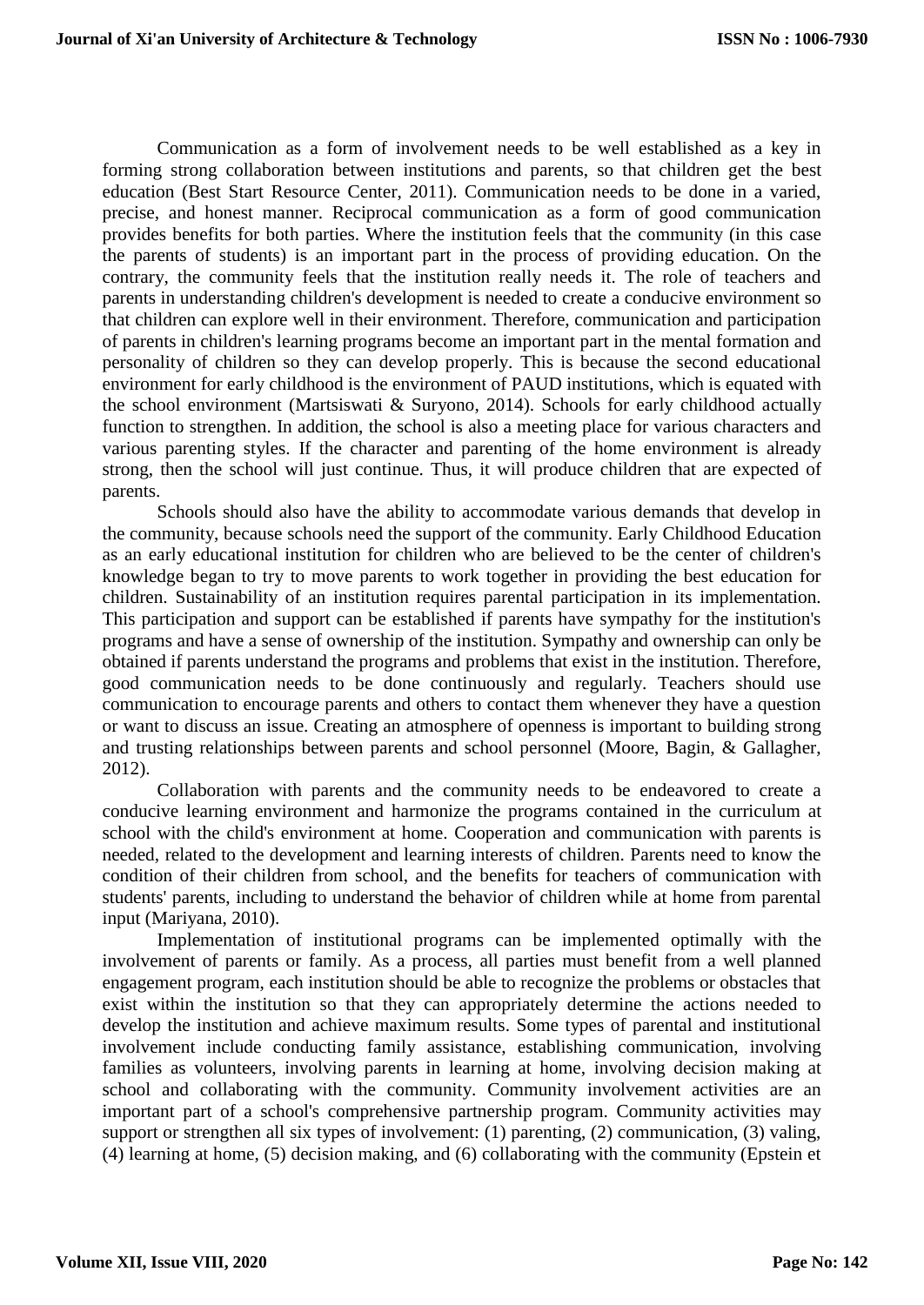al., 2009). These six types of parental involvement form a holistic approach to working with parents. Each institution needs to determine which type is the main type of involvement used and make other types of support, adjusting to the environmental conditions of the institution. Furthermore Morrison (2012) provides an explanation and examples of real practices in each type are family accompaniment (care), accompanying families with child care and care skills, as well as regulating home conditions in order to support children as students at every stage of age and level class.

The success of group play programs both in general and specifically emphasizes the achievement of optimal child development (Bornstein, 2002; Cook, Roggman, and D'zatko, 2012). The success of the program also includes not only learning but all aspects of managerial in group play institutions. The managerial aspect is intended not only to provide progress reports but also exchange information between institutions and parents through good communication and channels. Schools that are better able to partner with families can create greater consistency between home and school environments. Such partnerships require that teachers and parents have shared under-standings of classroom curriculum, pedagogy, and behavioral expectations; this requires open communication between teachers and families (Smith, 2014; Lugo-Gil and Tamis-Lemonda, 2008)).

The success of a program lies in how the system within an institution operates. The approaches taken in capturing collaboration with stakeholders are key in implementing programs that are more effective for the common good. This is as revealed by Comer & Ben-Avie (2010), the key factor in improving the level of excellence of early childhood programs is increasing the effectiveness of their under-lying "operating systems." the team approach to whole school reform that pulls together the energies and abilities of the school community in the interests of learning and development of children and adults. Promoting both children's learning and development is essential.

Along with the development of existing understanding in the community, currently starting to emerge Early Childhood Education institutions that offer various care and education programs through different learning methods and models, one of them is High Scope learning models. The High Scope model is based on Piaget's theory of cognitive development. The curriculum is adapted to the stages of child development and supports the constructive process of learning and broadens the intellectual and social skills that emerge. There are several Early Childhood Education institutions that adopt and implement the High Scope learning model. Based on the results of the preliminary study, information was obtained that the institution emerged as a form of concern and concern for the world of education, especially in early education which was assessed (a) as not many playing group institutions exist; (b) has not been able to optimize the individual potential of children; and (c) still emphasizes academic development. The main principle held is to provide care and education that emphasizes the formation of character to develop programs that actualize children more optimally by valuing the uniqueness that exists in each individual. All learning processes support child development by providing a warm and friendly environment so that children will feel comfortable and safe. The learning environment is structured in such a way that children will learn effectively if they are allowed to choose activities that are in accordance with their interests and talents without forgetting basic educational needs such as preparation for reading, writing and mathematics.

Whereas the learning method used to support this is by arranging activities in the planning-action-review cycle following the planning of activities in the High scope concept. Thus children have a variety of skills, including problem solving, interpersonal, and communication that are very important for achieving success in life in the community. Setting a daily schedule allows children to meet and gather in a small group on the initiative of an adult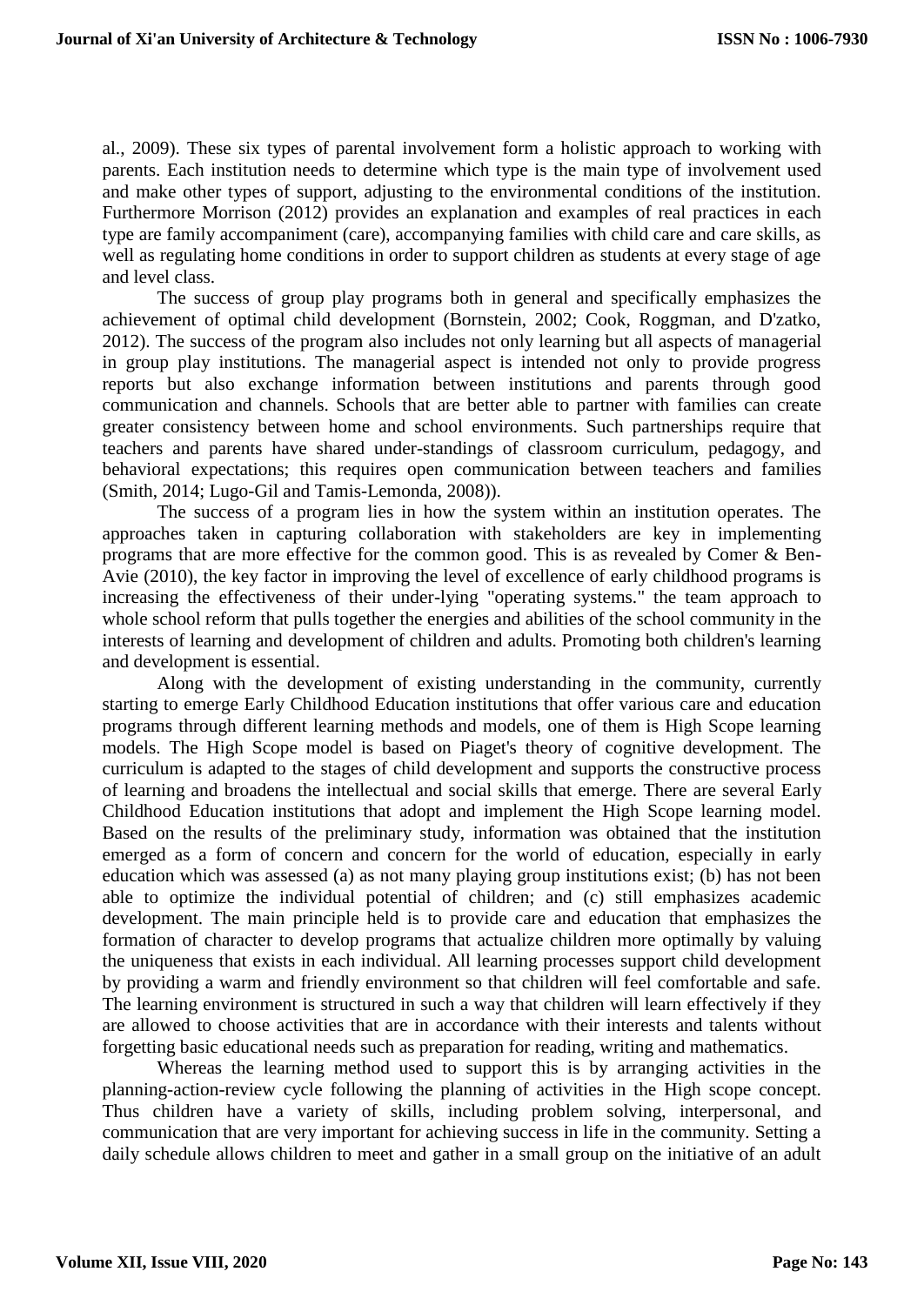based on the child's interests, needs, and level of mental development of the child and involve him in a group-based activity in social interaction.

As groups play with different learning models, there are targets to be achieved that require strategies to ensure the sustainability and success of the programs that are run. The involvement, collaboration and participation of parents are the main focus in running the program. Involving parents in institutions becomes the institution's efforts to equate vision and mission with parents. In addition to achieving optimal results in child development, this effort is made to support the achievement of institutional programs. Aware of the facts and problems that have been raised, the researcher wants to know thoroughly and deeply about the effectiveness of communication between parents and educators on the success of the play group program. As far as researchers know, no similar studies have been carried out on the playgroup. The purpose of this research is to find out the form of communication between parents and educators in achieving common goals, knowing the communication process of parents and educators in achieving program success, and knowing the effectiveness of parents and educators' communication approaches to program success.

#### **Research Method**

In accordance with the problems and objects studied, this study uses qualitative research. In this study using a case study design. Case studies are research strategies in which researchers carefully investigate a program, event, activity, process, or group of individuals. Cases are limited by time and activity, and researchers gather complete information using various data collection procedures based on a predetermined time (Creswell, 2013). This research was conducted in December 2019 in one of the Early Childhood Education Lemabags in Mataram City. The data analysis unit in this study is individuals as managers, educators and institutional stakeholders.

#### *Data Collection Techniques and Instruments*

Data collection in this research was carried out in several stages. The first stage is oriented towards general and broad data collection on matters that stand out, are interesting, and are useful for further research. The second stage, conducting data collection exploration carried out more directed in accordance with the focus of the study and find out the source of data that is competent and has considerable knowledge about the things studied. The third stage, researchers conducted research on the main problem of research.

The observation technique in this study was divided into three stages of observation, namely descriptive observation (grand tour observation), focused observation (mini tour observation), and selected observation. Observations began when researchers entered the institution with a comprehensive observation (grand tour observation) that describes the general situation in the institution. This was done to obtain field notes to answer general questions about the institution. Then narrowing the data collection with focused observation (mini tour observation) and selected observations to find categories such as communication activities carried out by educators, activities carried out by students, activities carried out by parents of students, observing, collecting data , and describe the activities of educators and parents, especially in relation to the success of the program, environmental conditions, and the atmosphere of the institution.

The documentation technique in this study aims to obtain information from documents in the institution. Documents studied included institutional profiles, educator data, photos of activities, end of semester institution reports. The interviews in this study were used to dig up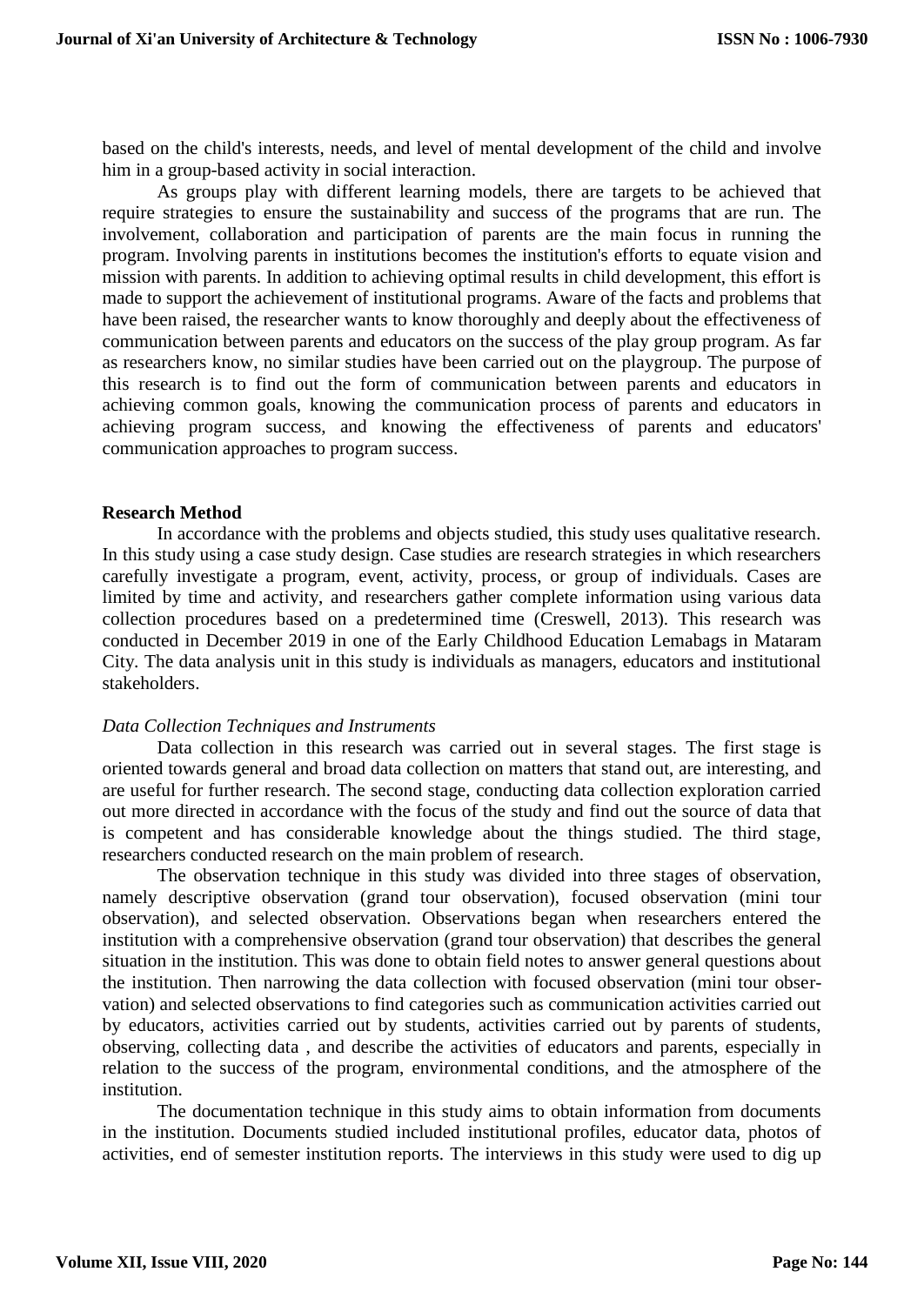data about the efforts made by the institution in establishing effective communication from the institution's managers. For interviews with educators, researchers explore data regarding the approach used in communicating with parents, the methods used, and the feedback provided. While the interview with parents includes the parents' views on the communication strategy carried out and the significance of the play group program.

### *Data Validity*

Data validity test includes the credibility test (internal test), transferability (external validity), dependability (reliability), and confiemability (objectivity) (Sugiyono, 2012). In this study the technique of achieving data credibility takes the technique of observing perseverance and triangulation. Increasing perseverance means making careful and sustained observations. In this way, the certainty of data and the sequence of events can be recorded with certainty and systematic (Sugiyono, 2012). This observation persistence activity the researchers carried out for two months followed continuously the agenda of the institution's activities. Both routine and incidental activities. In this research, triangulation method will be used in data testing, namely source triangulation technique and method triangulation technique. Triangulation of sources conducted in the field in this study was conducted by asking information from managers, educators, and parents. In triangulation there are two strategies, namely (1) checking the degree of trust in the findings of research results of several data collection techniques and (2) checking the degree of trust of several data sources using the same method (Moleong, 2012). In this research, the first strategy is to check the data to the same source with different techniques. For example the data from the results of the interview are then checked by observation and also by documentation. Transference is an external validity in qualitative research. External validity indicates the degree of accuracy or the applicability of the results of the study to the population where the sample was taken (Sugiyono, 2012). Therefore, to meet these demands the researcher will describe the information obtained in the field with the context in detail and clearly.

In quantitative research, depend-ability is called reliability. A reliable research is if other people can repeat / replicate the research process. in qualitative research, the dependability test is conducted by conducting an audit of the entire research process (Sugiyono, 2012). Confirmability testing in qualitative research is called the research objectivity test. Researchers are said to be objective if the results of the research have been agreed upon by many people (Sugiyono, 2012).

#### *Data analysis*

Analysis of the data used is a qualitative data analysis technique that is carried out interactively and continues continuously until completion. Activities in data analysis, namely data reduction, data presentation, and drawing conclusions (Sugiyono, 2012). Data reduction as the process of selecting, focusing on simplifying, abstracting, and transforming rough data arising from field notes. Data reduction continues throughout the study and is a form of analysis that sharpens, classifies, directs, discards what is not needed and organizes the data needed according to the focus of the research, then makes a summary, encodes, traces themes, creates clusters, create partitions, and write small notes on instant events that are felt to be important.

Presentation of data is a description of collated information that makes it possible to draw conclusions and take action. In this case, the reduced data is presented in the form of narrative texts that are arranged systematically so that it is easy to understand and also makes it easy to draw conclusions.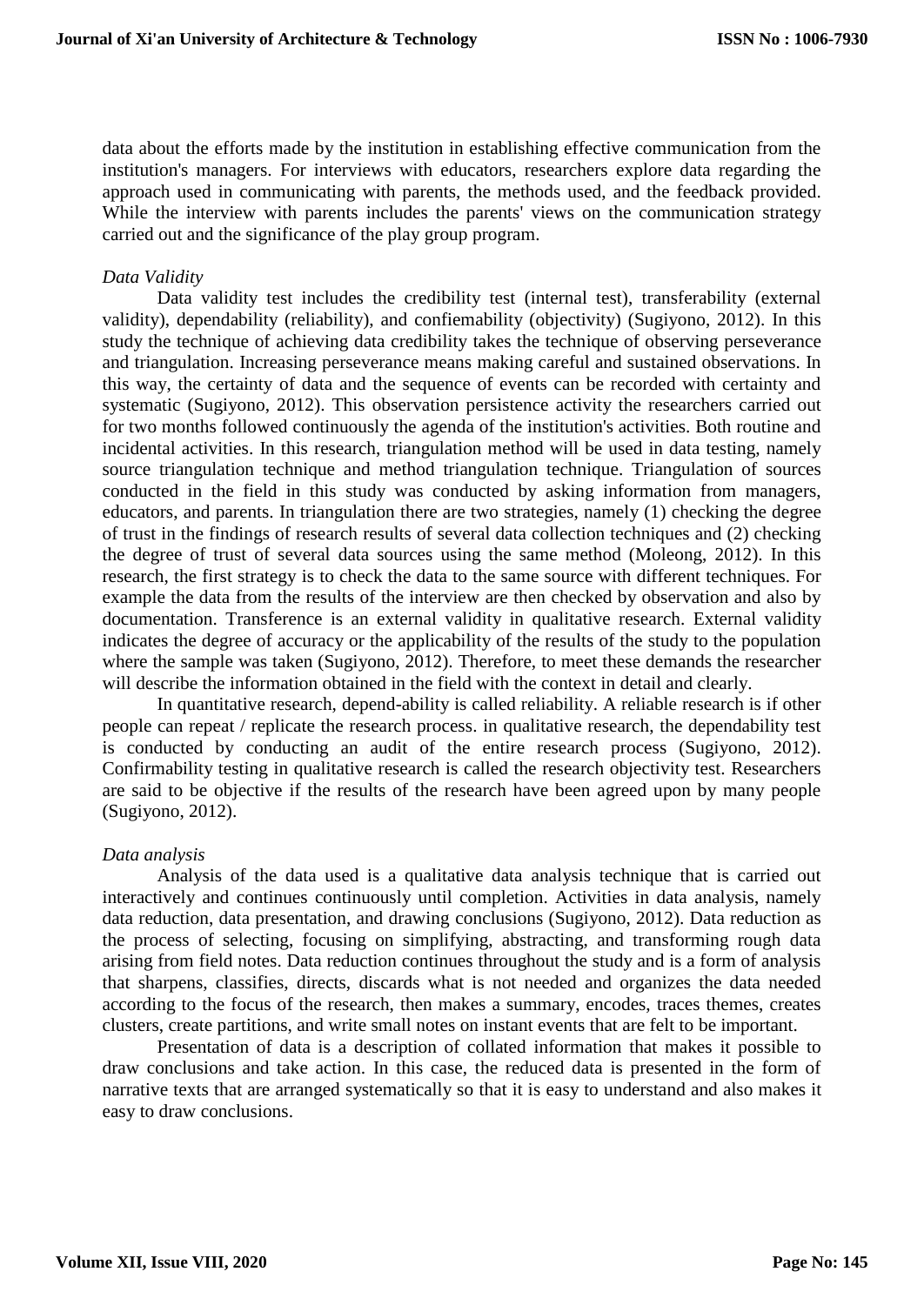#### **Results and Discussion**

Early Childhood Education Institutions which are the object of research are able to optimize the media more advanced by having a special website and pages that are more attractive and informative for their users. In addition the institution is also quite active in holding parenting for parents by always bringing speakers who are quite competent in their fields and have presentations that are able to attract more attention than those commonly used. The ongoing communication process does not only rely on one media but also utilizes other media such as cell phones and face to face. Thus, the various types of forms of communication used allow parents and educators to always be able to get better communication access.

The form of communication and involvement that is established by parents and educators influences the credibility of an institution. This is because in its implementation, especially in early childhood education, institutions or educators require full cooperation from parents in equating perceptions and developing children's abilities to be more optimal (Dyches, Carter & Prater, 2012).

The communication of the Early Childhood Education Institution in practice enables all existing members, in this case managers, educators, and parents, to exchange information. Each member has the possibility to express opinions and provide advice and solve common problems. In practice communication can be divided into 2 parts. The first part is the part where educators and parents discuss what is happening in the classroom, especially related to the development and learning process of children, so that it is more specific because it is done individually by parents and can only get accurate answers to educators in their child's class. The second part is communication that is general in nature or is more directed to the interests of the institution and the implementation of existing programs within the institution. In this section communication takes place not only between educators and parents but also between parents and managers or educators of different classes. This communication pattern allows parents to not only get information through one source, but also through many sources but with the same core and message. The star pattern used also allows the institution to openly provide opportunities for parents to express their opinions and solve problems together so that the goals of the institution and children can be achieved more optimally.

Programs that have been arranged by the institution, such as meetings with parents every few months and home visits, are an effort to advance the program. In addition to the mandatory registration and daily communication periods, there are various other effective methods for communicating with family (Petersen & Wittmer, 2015). Some programs schedule family meetings with teachers several times a year. This can be in the form of a home visit or scheduled in the program. Family meetings to discuss the program itself or specific topics provide a good opportunity to listen to the desires and interests of family members and provide information.

During the research, the communication activities carried out were always conditioned in a family atmosphere and openness. This conditioning is created by educators to be able to strengthen relationships with parents to be more comfortable and voluntarily active in activities at the institution. This becomes important given that communication between institutions in this case educators and parents play an important role and significantly impact on the development of students to achieve common goals and match the needs of each individual child (Cox-Peterson, 2011).

The communication process carried out at Lemebaga gradually showed that the institution's programs were running more positively. The process that is evaluated and improved has an impact which, although slowly and in need of improvement, makes it possible to always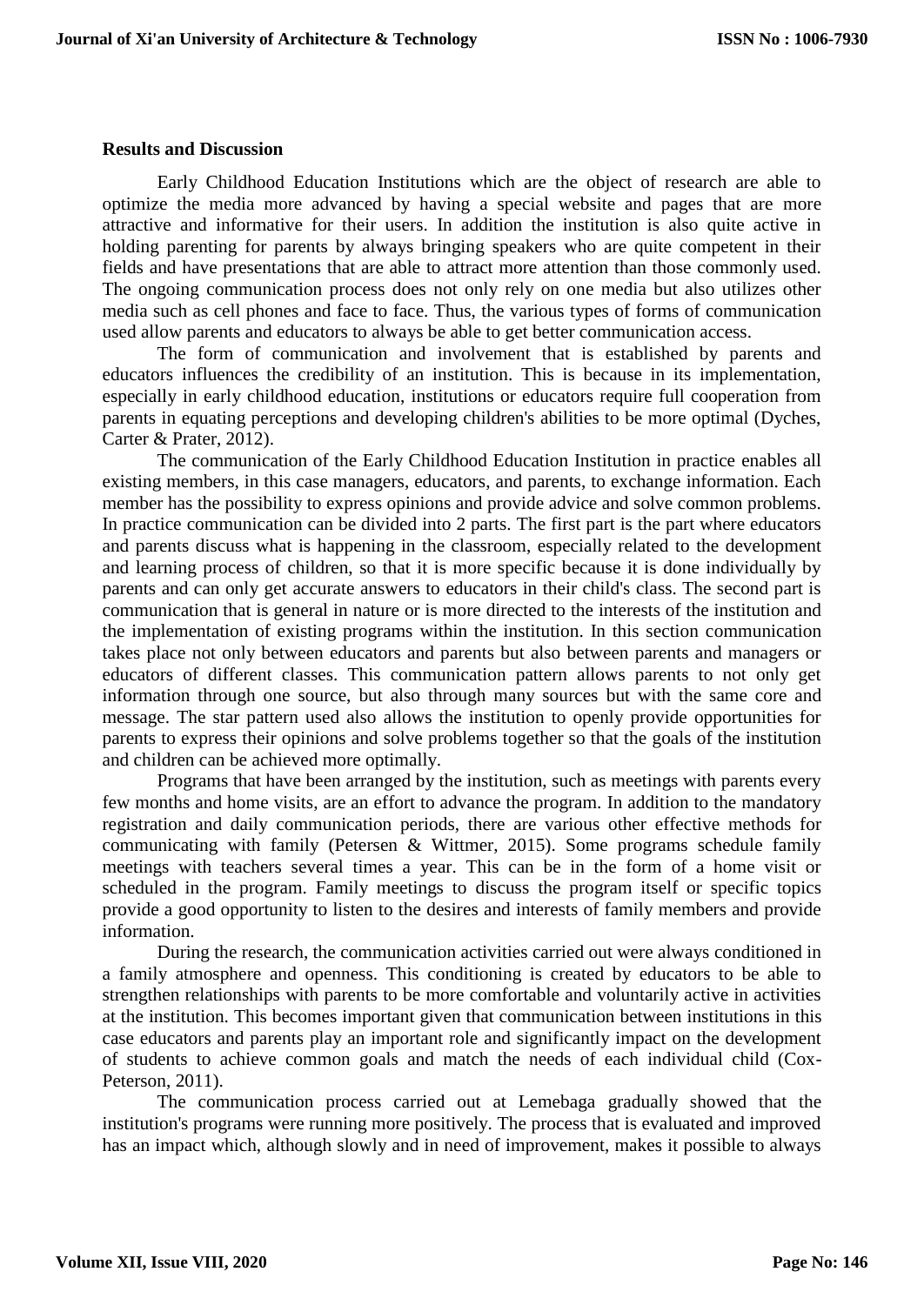try to find the right strategy to improve the quality of relationships and cooperation with parents for the success of the program. The institution in practice facilitates parents with open and positive communication through several strategies including giving positive comments, proactive communication, and good cooperation. Making it possible to establish better two-way communication (Cox-Peterson, 2011).

Teaching strategies undertaken by educators in learning activities such as the types of activities carried out, developments that have been achieved or need to be improved, visualized by educators in notes on the web or directly communicated proved to attract parents' attention to actively ask questions and discuss what has been informed by educators. Parents' activeness is also getting better, this can be seen from the willingness of parents to start opening conversations, want to ask questions first, reply to info on the web, take the time to talk when picking up and check through cell phones or other media and participate in parenting activities is wrong one form began to open up the institution in bringing closer and familiarizing themselves with parents.

Institutionally, programs that are scheduled even though time constraints, can be implemented well. This can be seen from the easier way for institutions to conduct activities that involve parents, the increasing number of participants in the activities carried out, the feedback given by parents is increasingly diverse both positive and negative parents begin to openly convey to the institution. Through the communication approach, not only are the learning objectives achieved, but also the concept of the institution can be conveyed well and be able to attract the attention of parents.

Communication as one of the efforts made by the institution to achieve program success in addition to impacting parents also impacts children. Children as in the vision of the institution are able to develop their interest in talent and independence. This is because parents participatively carry out what is suggested or done at school in their respective homes. In this case, the institution continues to explore and monitor what children do at home so that there is continuity between what is done at school and what is done at home. Open communication has an impact on parents being more sensitive to the needs of children as well as being an institutional program to optimize children's development. Data about the communication activities above shows that parents are sufficiently facilitated to interact with educators and managers. In this case the institution provides facilities that make it easier for parents to dig up information regarding programs carried out in the institution as long as their child is within the scope of the institution. So far the institute has provided a web that can be easily accessed by parents, held parent sharing to accommodate the needs of all parents in the institution, utilized the short message feature, communicated directly. this is like what has been done by educators by providing flexible enough time for parents outside the learning hours to discuss or interact directly.

Implementation of the program is based on setting goals, the institution in this case has set the ultimate goal of the institution's program which must be followed and implemented together with parents to achieve optimal development and success of the program. Educators always present any activities carried out by children in the classroom or outside the classroom and hold parents in learning activities or other activities in the institution. This action shows that educators make achieving goals a key in every activity and ensures the effect of achieving goals within a certain time limit. The commitment of institutions to develop the characteristics of children is seen when children have good character as expected even though they are not in the institution. Program evaluation and improvement such as discussions, training, workshops and so on are carried out continuously and continuously internally to develop managerial skills, educators and education skills and develop to be external when inviting parents to participate in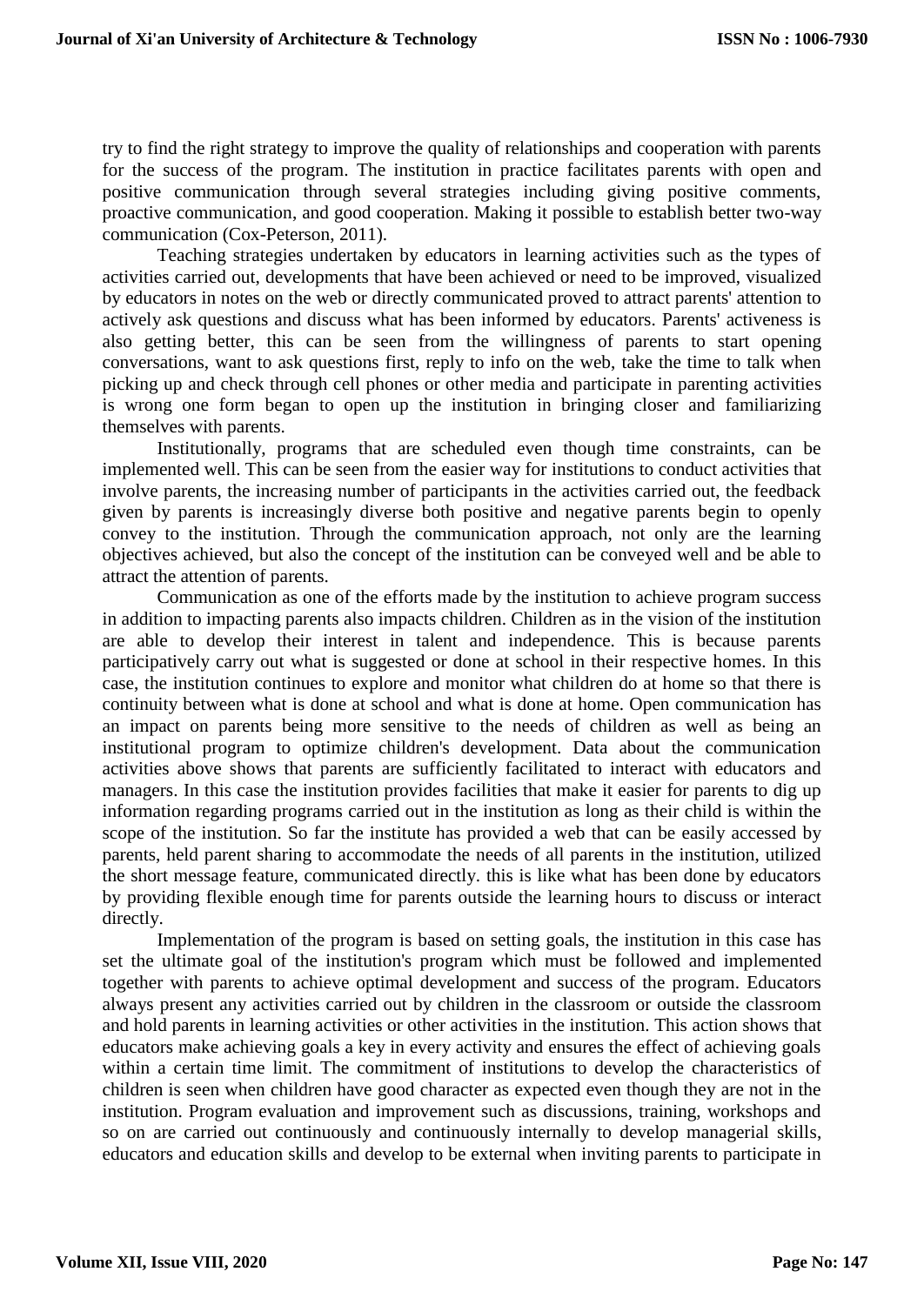decision making so that parents become more sensitive to the needs of children. This makes the institution's commitment not only to children but also to parents. The success of the program is seen when almost all existing programs are implemented quite well and parents as service users benefit from what has been provided by the institution. The existence of parents who send their two children to school in the institution is an indication that parents get satisfaction from the institution. The development of communication patterns that occur provides an open opportunity for parents to express criticism and suggestions more openly, thus spurring institutions to innovate more in finding strategies or approaches that are appropriate for parents to improve existing programs.

## **Conclusion**

The form of communication that takes place at the Early Childhood Education Institute in Mataram City carries a pattern of openness in which the learning model adopts the High Scope model. This model can run optimally with the information carried out continuously in the institution. The communication process of parents and educators in the form of Parent sharing, home visits and websites. Website is a form of communication innovation carried out by institutions in facilitating parents and educators to improve the quality of communication and program success. The effectiveness of existing communication patterns shows better changes for parents and educators. Educators show good competence in interacting with fellow educators and parents alike. Educators with existing communication patterns are more open and more active in informing various messages to parents through different media and strategies. The pattern of communication in the institution in improving the program is in accordance with the expected goals of the institution namely parents and educators are facilitated in communication so that it can more optimally achieve the objectives, especially in the learning activities program, an evaluation process that is routinely carried out both internally and also involves parents in the process so that various programs can be implemented more easily, open communication is built and the provision of adequate facilities gives more benefits to parents and educators. Communication with an open pattern is the main strategy of good communication.

### **Acknowledgements**

We would like to say thanks a lot to the Lembaga Pengelola Dana Pendidikan (LPDP) Indonesian endowment fund for education, Finance ministry of Indonesia for supporting this research.

# **References**

Asmani, J.M. (2010). *Buku pintar playgroup.* Jogjakarta: Bukubiru.

- Benasich, A. A., Brooks-Gunn, J. (1996). Maternal attitudes and knowledge of child-rearing: associations with family and child outcomes. *Child Development* , 67(*3*):1186-1205.
- Best Start Resource Centre. (2011). "*Early brain development: parent knowledge in Ontario"*. Toronto, Ontario, Canada.
- Bornstein, M. H. (2002). Parenting infants. Dalam M. H. Bornstein (Ed.), *Handbook of parenting*,Vol. 1, Vol. 3, 2nd ed.). Mahwah, NJ: Erlbaum.
- Christenson, J.A., and Robinson, J.J.W. (1989). *Community development in perspective*. Lowa: Lowa State University Press.